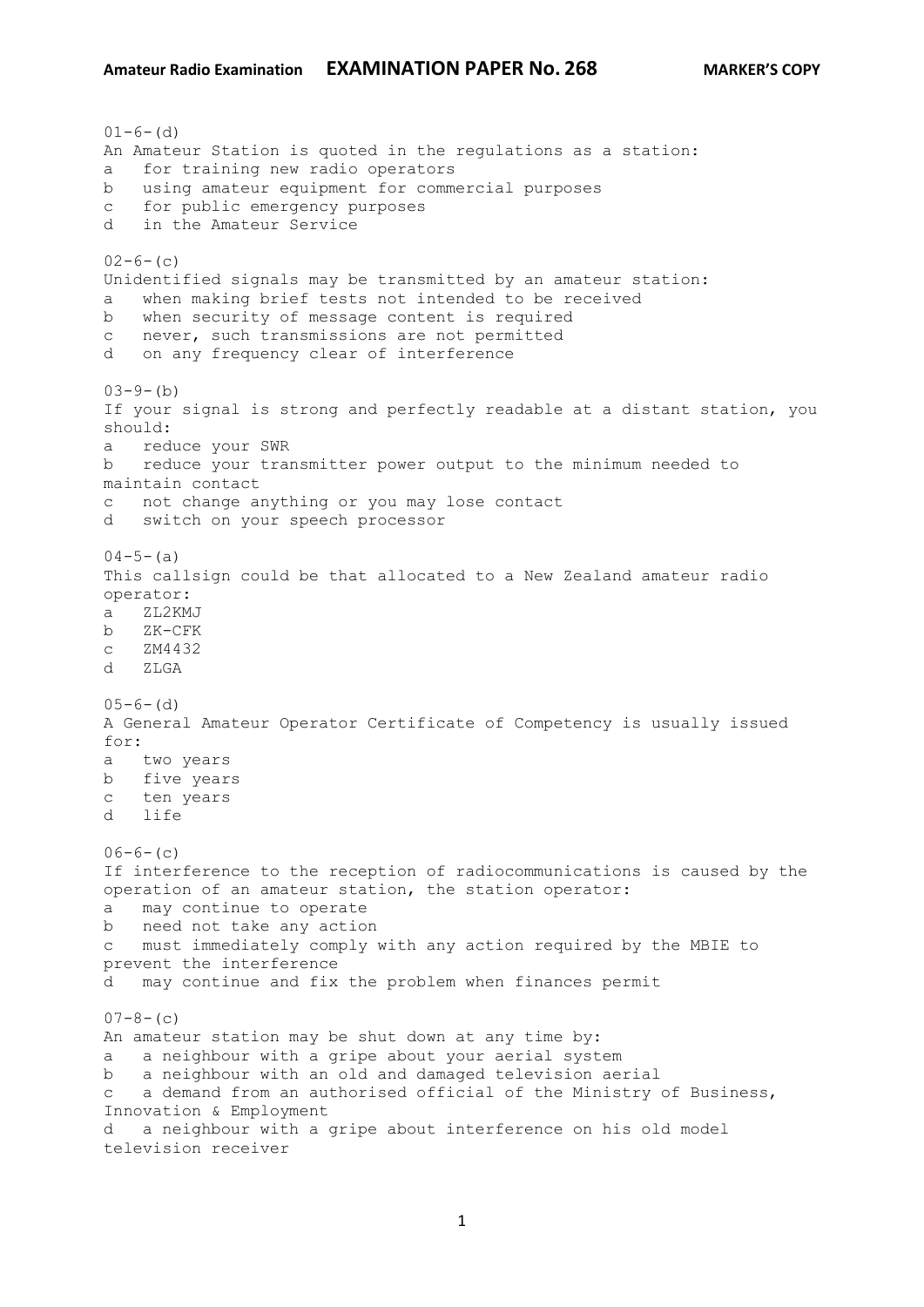$08-5-(a)$ In New Zealand, the "15 metre band" frequency limits are: a 21.00 to 21.45 MHz b 21.00 to 21.40 MHz c 21.00 to 21.35 MHz d 21.00 to 21.30 MHz  $09-1-(b)$ Amateur satellites may operate on these two bands: a 21.0 to 21.1 MHz and 146.0 to 148.0 MHz b 28.0 to 29.7 MHz and 144.0 to 146.0 MHz c 3.5 to 3.8 MHz and 7.0 to 7.1 MHz d 7.1 to 7.3 MHz and 10.1 to 10.15 MHz  $10-6-(c)$ This material is better for making permanent magnets: a copper b aluminium c steel d soft iron  $11-9-(b)$ The name for the flow of electrons in an electric circuit is: a voltage b current c resistance d capacitance  $12-0-$  (d) The unit of impedance is the: a farad b ampere c henry d ohm  $13-4-$  (c) The voltage to cause a current of 4.4 ampere to flow in a 50 ohm resistance is: a 2220 volt b 22.0 volt c 220 volt d 0.222 volt  $14-7-(b)$ The ohm is the unit of: a supply voltage b electrical resistance c electrical pressure d current flow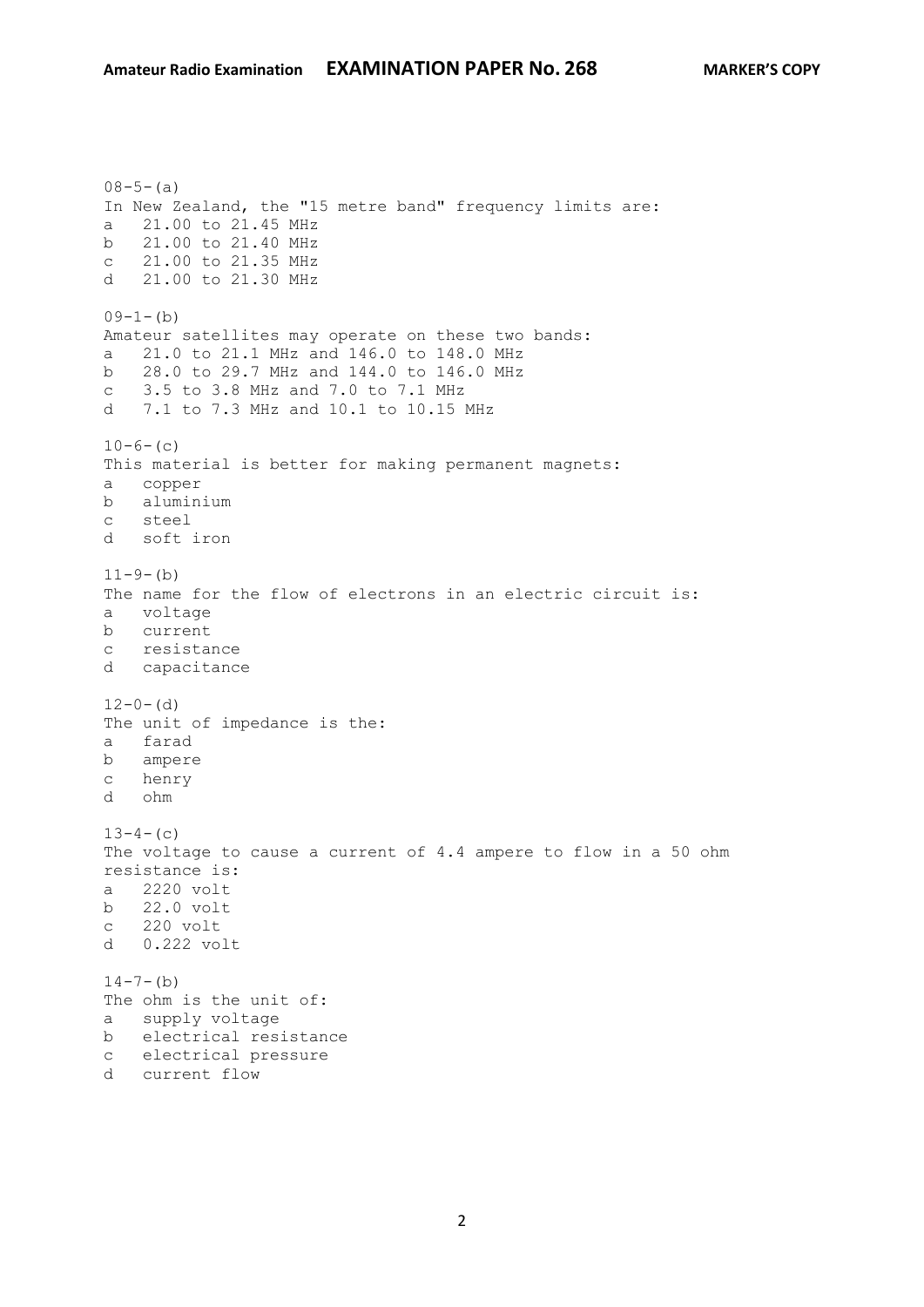$15-1-(b)$ Two resistors are connected in parallel and are connected across a 40 volt battery. If each resistor is 1000 ohms, the total battery current is: a 40 ampere b 80 milliampere c 40 milliampere d 80 ampere  $16-0-$  (d) A 6 ohm resistor is connected in parallel with a 30 ohm resistor. The total resistance of the combination is: a 8 ohm b 24 ohm c 35 ohm d 5 ohm  $17-9-(b)$ Three 500 ohm resistors are wired in series. Short-circuiting the centre resistor will change the value of the network from: a 500 ohm to 1000 ohm b 1500 ohm to 1000 ohm c 1000 ohm to 500 ohm d 1000 ohm to 1500 ohm  $18-4-$  (d) The current in a 100 kilohm resistor is 10 mA. The power dissipated is: a 1 watt b 100 watt c 10,000 watt d 10 watt  $19-2-(d)$ The power dissipation of a resistor carrying a current of 10 mA with 10 volt across it is: a 0.01 watt b 1 watt c 10 watt d 0.1 watt  $20-9-$  (c) A sinewave alternating current of 10 ampere peak has an rms value of: a 5 amp b 14.14 amp c 7.07 amp d 20 amp  $21 - 2 - (a)$ A radio component in a circuit diagram is identified as a capacitor, if its value is measured in: a microfarads b microvolts c millihenrys d megohms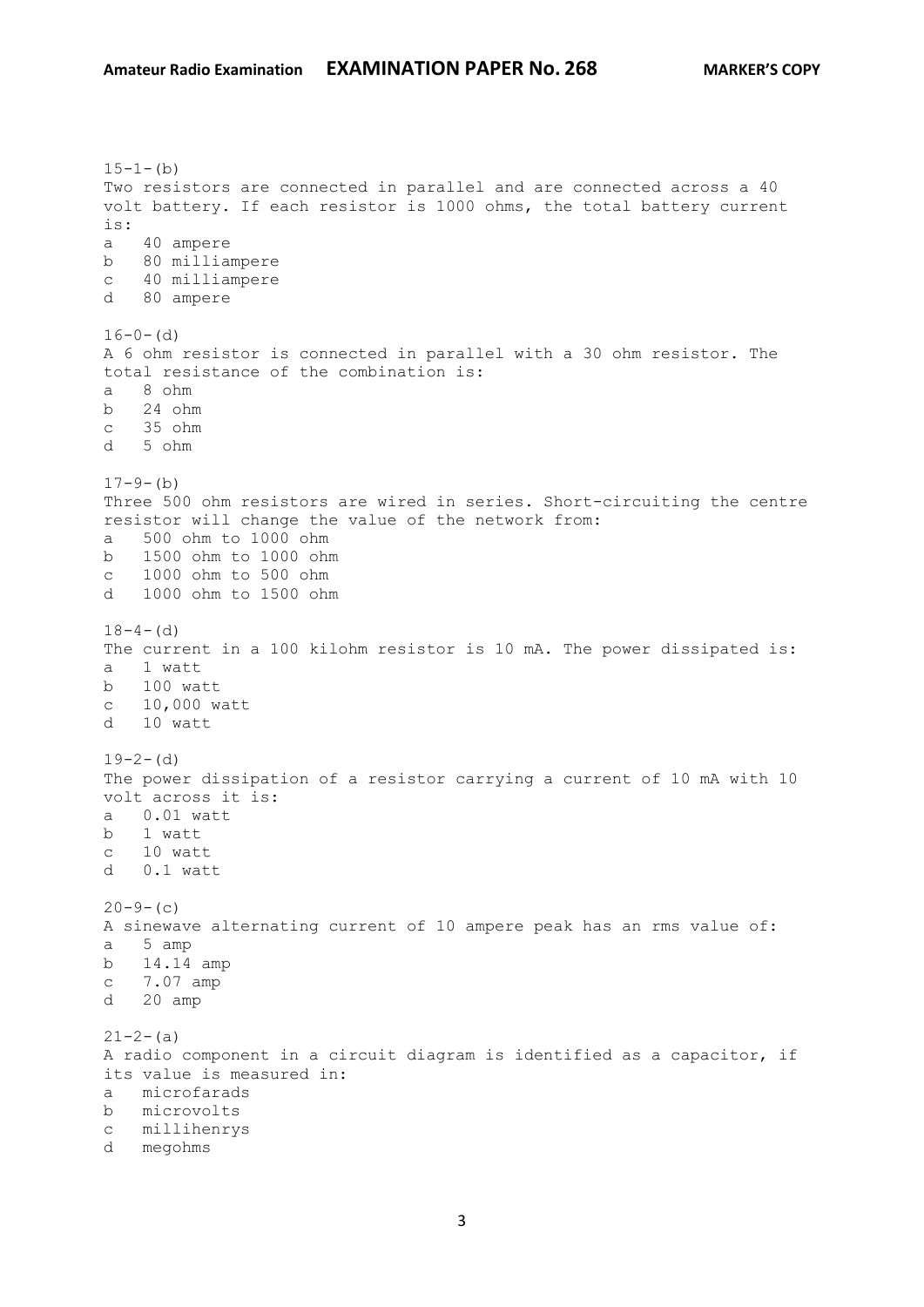$22-8-(a)$ An inductor and a capacitor form a resonant circuit. If the value of the inductor is decreased by a factor of four, the resonant frequency will: a increase by a factor of two b increase by a factor of four c decrease by a factor of two d decrease by a factor of four  $23-6-(a)$ The correct colour coding for the phase wire in a flexible mains lead is: a brown b blue c yellow and green d white  $24-0-(a)$ The basic semiconductor amplifying device is a: a transistor b PN-junction c diode d silicon gate  $25-8-(b)$ The two basic types of field effect transistors are: a NPN and PNP b n-channel and p-channel c germanium and silicon d inductive and capacitive  $26-5-(a)$ A feature common to thermionic valves and transistors is that both: a can amplify signals b have electrons drifting through a vacuum c convert electrical energy to radio waves d use heat to cause electron movement  $27 - 7 - (d)$ A good ammeter should have: a a very high internal resistance b a resistance equal to that of all other components in the circuit c an infinite resistance d a very low internal resistance  $28-4-(b)$ An attenuator network comprises two 100 ohm resistors in series, with the input applied across both resistors and the output taken from across one of them. The attenuation of the network is: a 0.707 b 0.5 c 0.35 d 0.25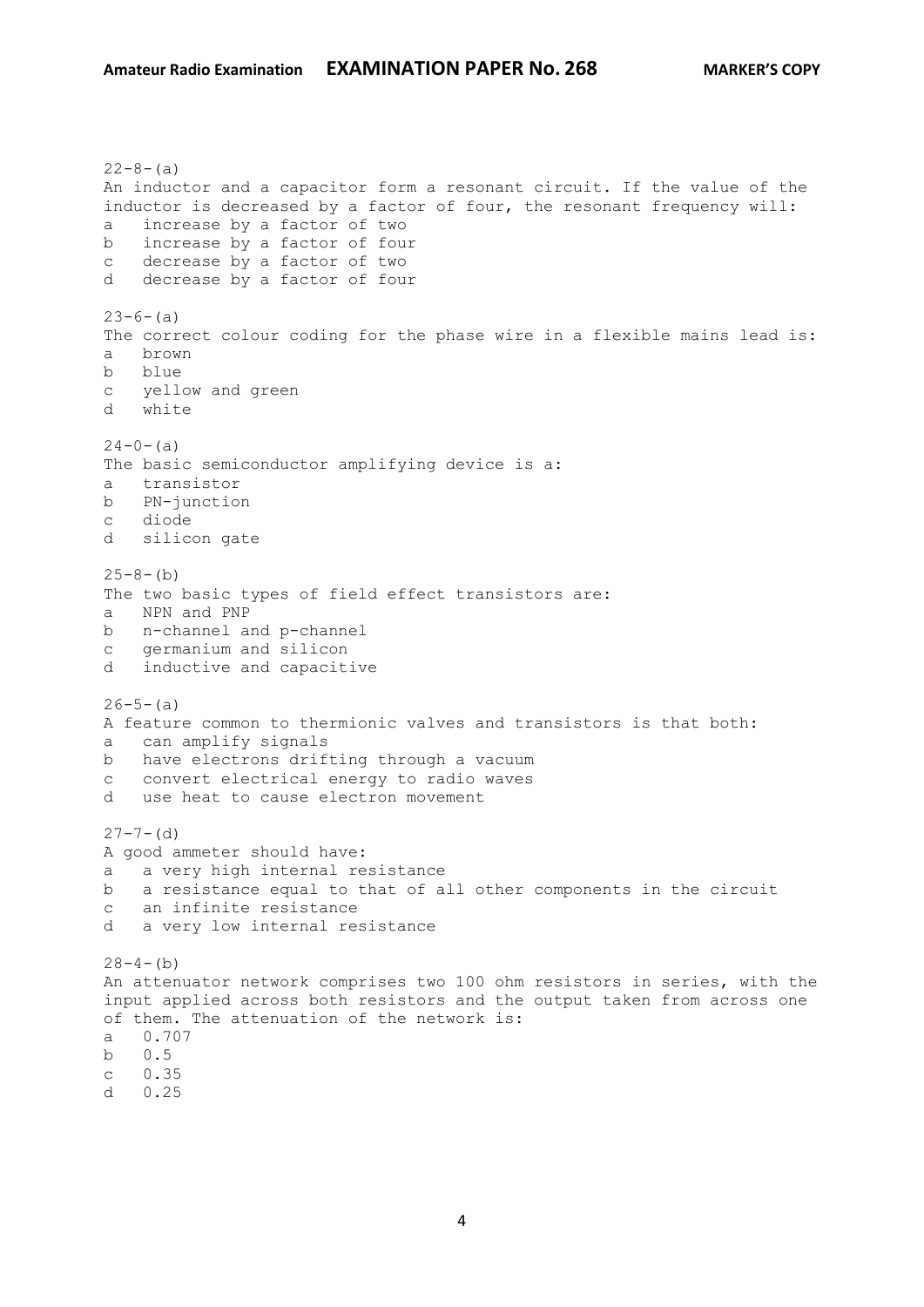$29-0-$  (d) In designing an HF station, you would use this to reduce the effects of harmonic radiation: a dummy load b antenna switch c SWR bridge d low pass filter  $30-5-(b)$ In a frequency modulation receiver, this is located between the filter and the limiter: a the high frequency oscillator b the intermediate frequency amplifier c the mixer d the radio frequency amplifier  $31 - 7 - (b)$ In a single sideband and CW receiver, the output from this is connected to the product detector: a the mixer b the beat frequency oscillator c the radio frequency amplifier d the audio frequency amplifier  $32-8-(c)$ To receive Morse code signals, a BFO is employed in a superhet receiver  $+\circ$ : a produce IF signals b beat with the local oscillator signal to produce sidebands c beat with the IF signal to produce an audio tone d produce an audio tone to beat with the IF signal  $33-4-(d)$ The stage in a superhet receiver with a tuneable input and fixed tuned output is the: a RF amplifier b IF amplifier c local oscillator d mixer stage  $34-0-$  (c) The tuning control of a superhet receiver changes the tuned frequency of the: a audio amplifier b IF amplifier c local oscillator d post-detector amplifier  $35-8-$  (d) It is very important that the oscillators contained in a superhet receiver are: a sensitive and selective b stable and sensitive c selective and spectrally pure d stable and spectrally pure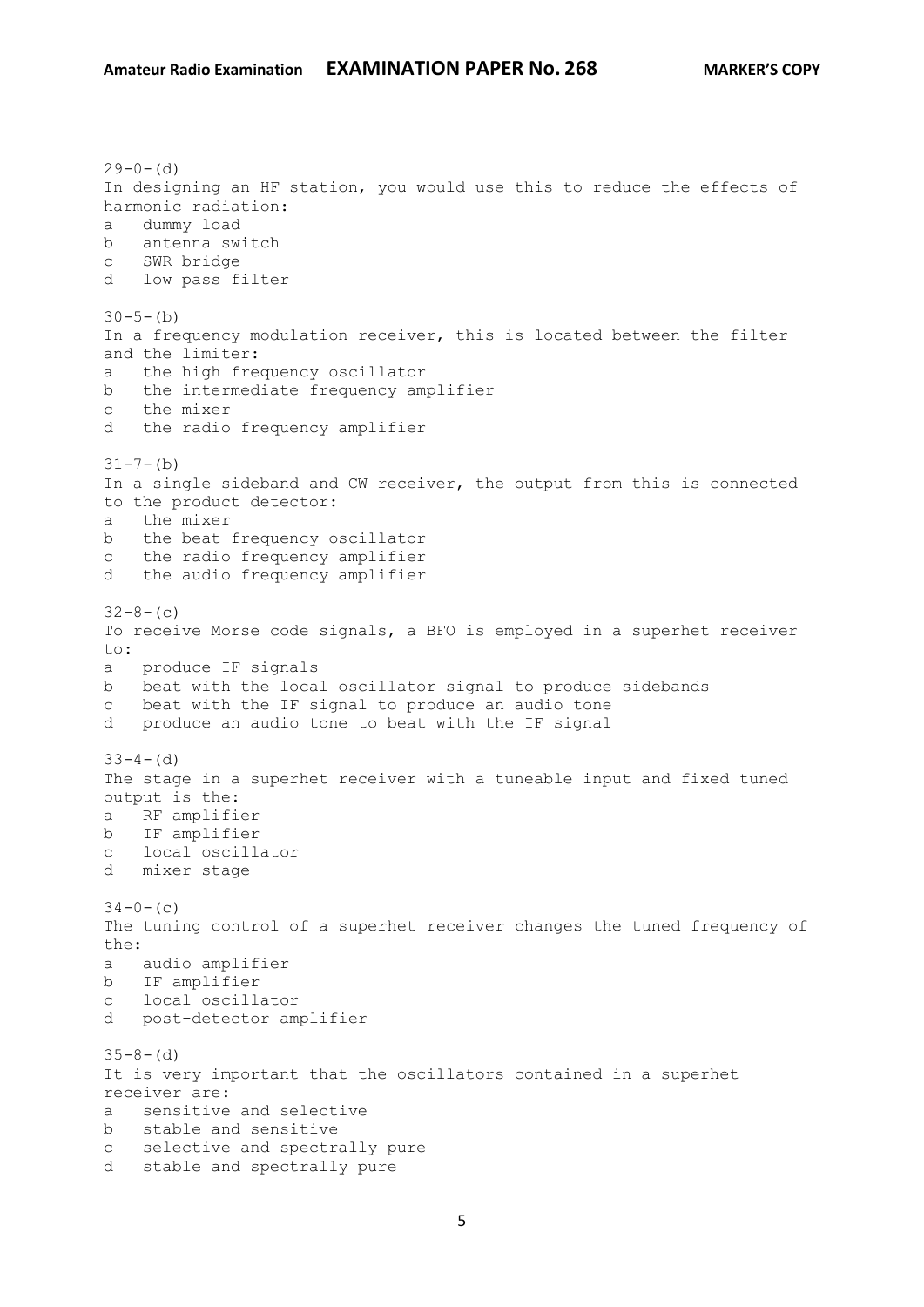6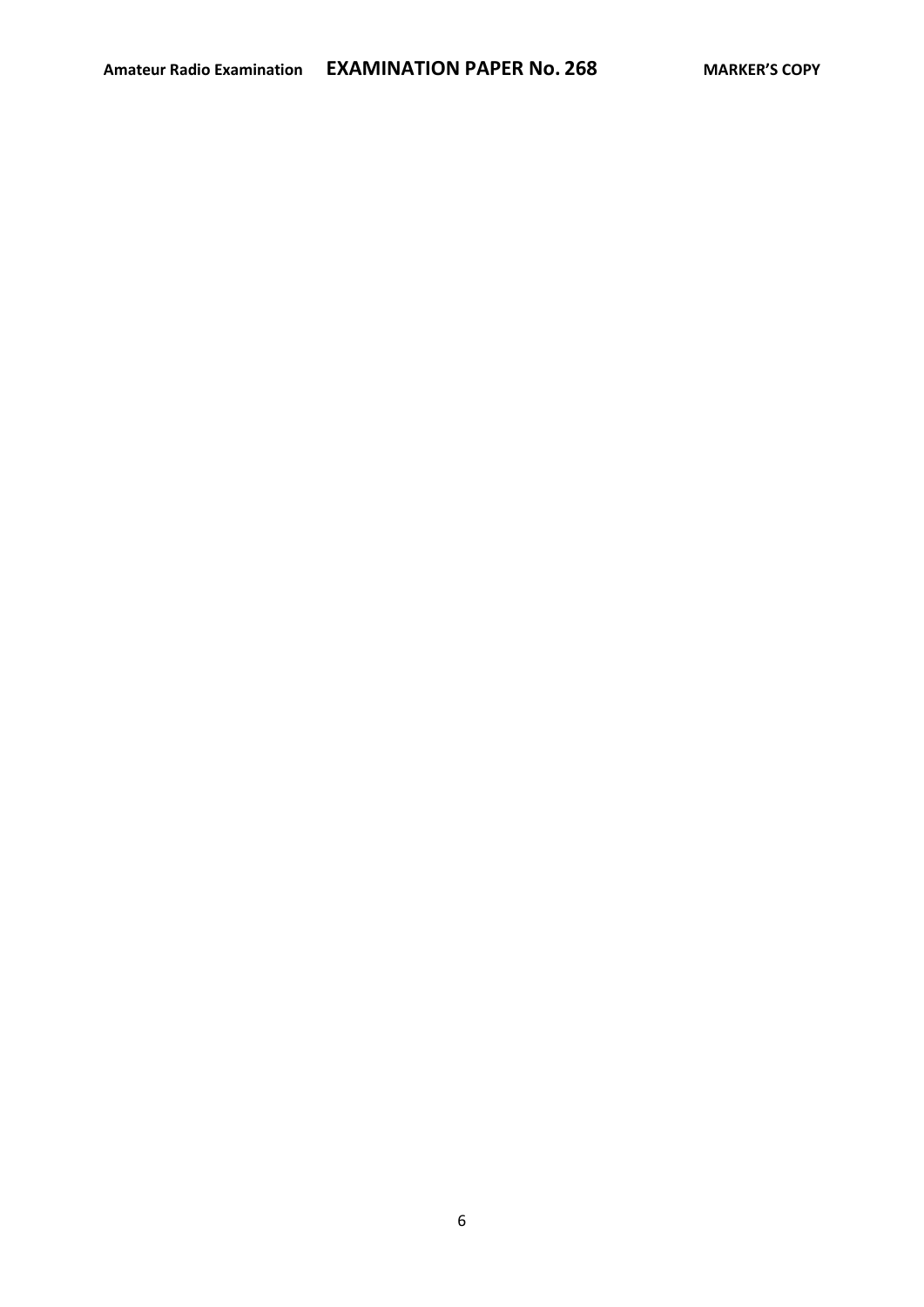$36-0-$  (c) The gain used in the RF amplifier stage of a receiver should be: a as much as possible, short of self-oscillation b determined by the amplification factor of the first IF stage c sufficient to allow weak signals to overcome noise generated in the first mixer stage d sufficient to keep weak signals below the noise of the first mixer stage  $37-2-(c)$ In a frequency modulation transmitter, this is located between the speech amplifier and the oscillator: a power amplifier b microphone c modulator d frequency multiplier  $38-3-(a)$ In a single sideband transmitter, the output of this is connected to a sideband-selecting filter: a balanced modulator b microphone c mixer d radio frequency oscillator  $39-4-$  (d) The purpose of a balanced modulator in a SSB transmitter is to: a make sure that the carrier and both sidebands are in phase b ensure that the percentage of modulation is kept constant c make sure that the carrier and both sidebands are 180 degrees out of phase d suppress the carrier while producing two sidebands  $40-1-$ (b) The third harmonic of 7 MHz is: a 10 MHz b 21 MHz c 14 MHz d 28 MHz  $41-3-(b)$ A spurious transmission from a transmitter is: a an unwanted emission that is harmonically related to the modulating audio frequency b an unwanted emission unrelated to the output signal frequency c generated at 50 Hz d the main part of the modulated carrier  $42 - 9 - (b)$ Electrolytic capacitors are used in power supplies because: a they are tuned to operate at 50 Hz b they can be obtained in larger values than other types c they have very low losses compared to other types d they radiate less RF noise than other types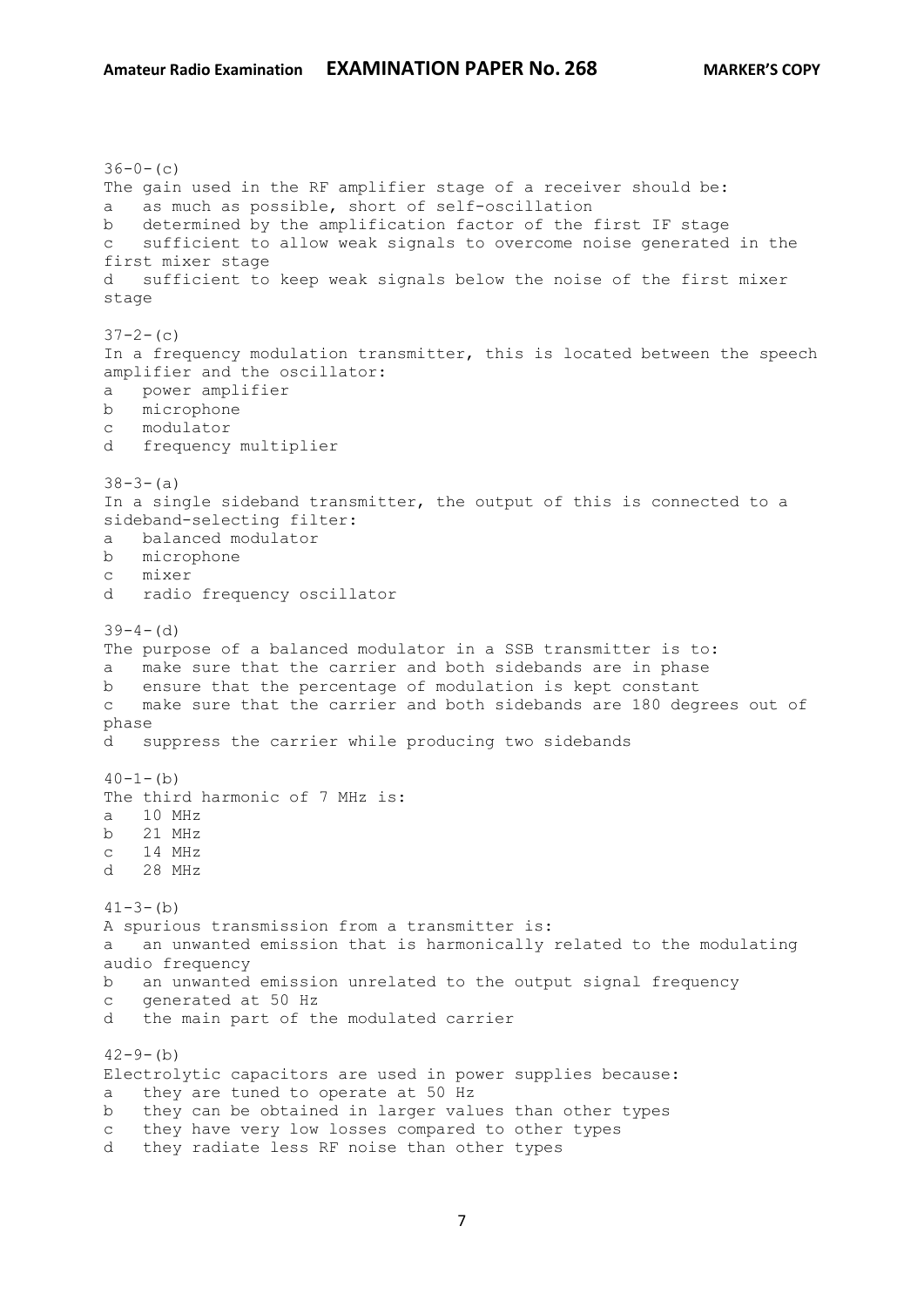$43 - 7 - (b)$ In a regulated power supply, the "crowbar" is a: a means to lever up the output voltage b last-ditch protection against over-voltage resulting from failure of the regulator in the supply c convenient means to move such a heavy supply unit d circuit for testing mains fuses  $44 - 7 - (a)$ When conversing via a VHF or UHF repeater, you should pause between overs for about: a 3 seconds b half a second c 30 seconds d several minutes  $45-8-(d)$ The "S meter" on a receiver: a indicates where the squelch control should be set b indicates the standing wave ratio c indicates the state of the battery voltage d indicates relative incoming signal strengths  $46-0-(c)$ A noise blanker on a receiver is most effective to reduce: a 50 Hz power supply hum b noise originating from the mixer stage of the receiver c ignition noise d noise originating from the RF stage of the receiver  $47-6-$  (d) The "O" signal "shall I decrease transmitter power?" is: a QRL? b QRZ? c QRN? d QRP?  $48-4-$  (d) The designed output impedance of the antenna socket of most modern transmitters is nominally: a 25 ohm b 75 ohm c 100 ohm d 50 ohm  $49-0-$  (c) Losses occurring on a transmission line between a transmitter and the antenna result in: a a SWR of 1:1 b reflections occurring in the line c less RF power being radiated d improved transfer of RF energy to the antenna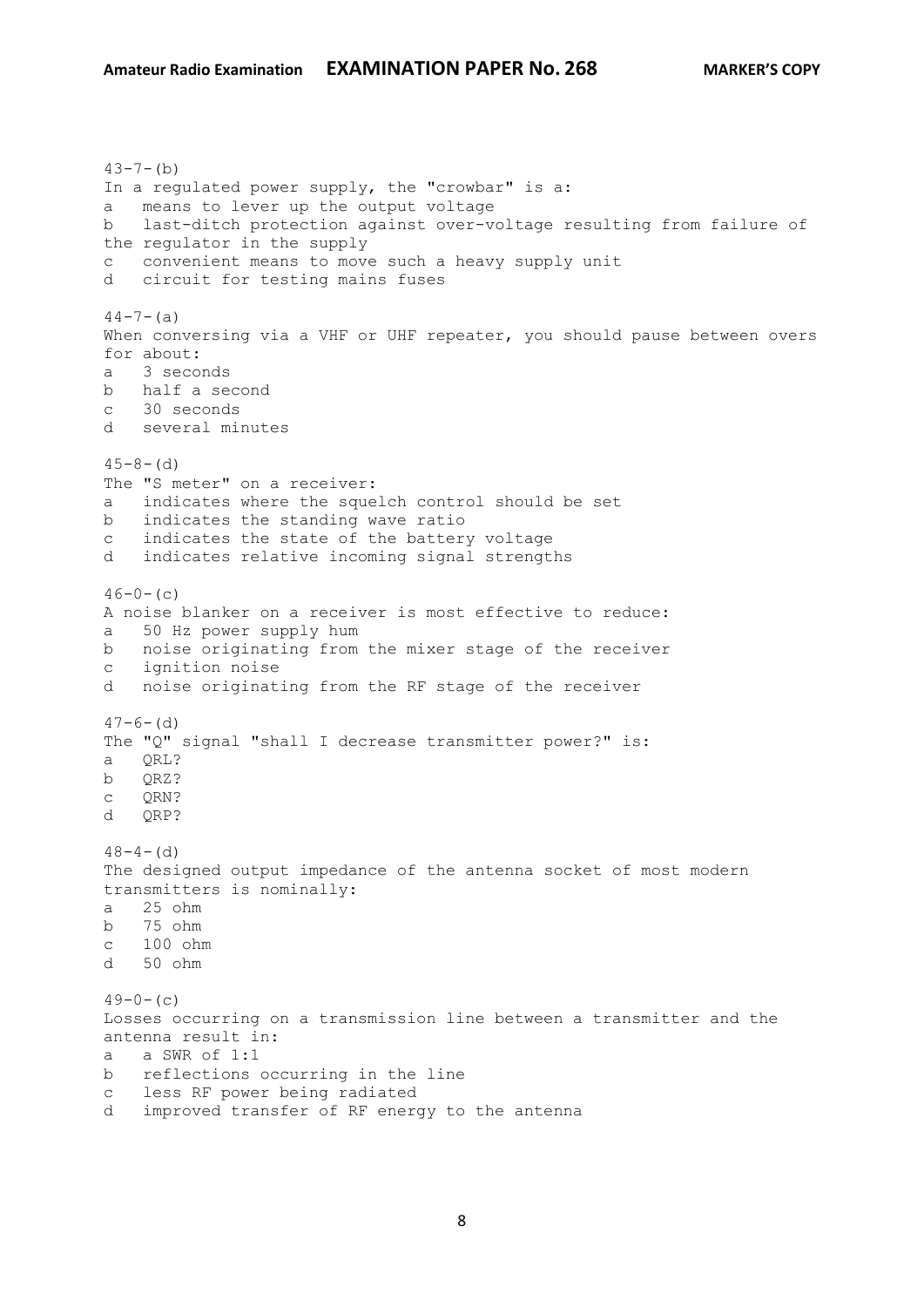$50-1-(a)$ The longest "active" element of a Yagi antenna is the: a reflector b boom c driven element d director(s)  $51 - 7 - (a)$ The purpose of a balun in a transmitting antenna system is to: a match unbalanced and balanced transmission lines b balance harmonic radiation c reduce unbalanced standing waves d protect the antenna system from lightning strikes  $52 - 7 - (b)$ The resonant frequency of a dipole antenna is mainly determined by: a its height above the ground b its length c the output power of the transmitter used d the length of the transmission line  $53-5-(b)$ The reflector and director(s) in a Yagi antenna are called: a oscillators b parasitic elements c tuning stubs d matching units  $54-5-$ (a) That portion of HF radiation which is directly affected by the surface of the earth is called: a ground wave b local field wave c inverted wave d ionospheric wave  $55-8-$  (c) VHF and UHF bands are frequently used for satellite communication because: a the Doppler frequency change caused by satellite motion is much less than at HF b satellites move too fast for HF waves to follow c waves at these frequencies travel to and from the satellite relatively unaffected by the ionosphere d the Doppler effect would cause HF waves to be shifted into the VHF and UHF bands  $56-9-(a)$ Regular changes in the ionosphere occur approximately every 11: a years b days c months d centuries